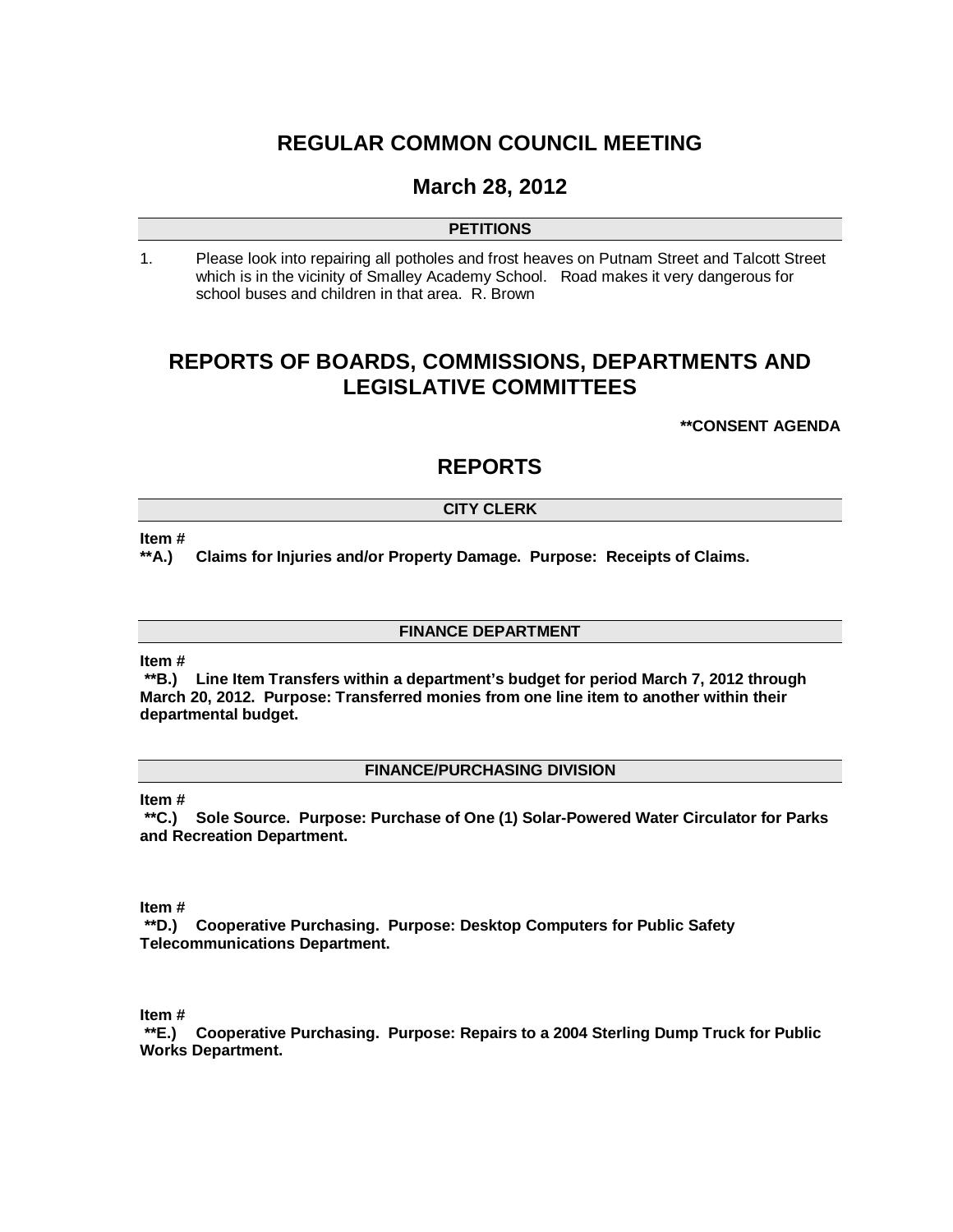**Item #**

**\*\*F.) Cooperative Purchasing. Purpose: Undercover Surveillance Recorder for New Britain Police Department.**

**Item #**

**\*\*G.) Cooperative Purchasing. Purpose: Network Services for the Information Technology Department.**

**Item #**

**\*\*H.) On-Call Engineering Services. Purpose: Renewable Energy, Lighting and HVAC Efficiency Study.** 

## **POLICE**

**Item #31792**

**\*\*H.1) Allow parking on the west side of Main St. between Columbus Blvd. and East St. to support retail establishments in the area.** 

#### **PUBLIC WORKS**

**Item #31550-**

**\*\*I.) Pedestrian Walkway Markings – Chapman St. and Linden St. Purpose: Markings painted on March 15, 2012 by Public Works Traffic Division.** 

# **REDISTRICTING COMMITTEE**

**Item #**

**J.) Redistricting Committee. Purpose: A Report will be presented to the Common Council at the March 28, 2012 Council Meeting. Purpose: Proposed redistricting map. M. Trueworthy, L. Hermanowski, W. Pabon, J. Giantonio**,

## **TAX DEPARTMENT**

**Item #**

**\*\*K.) Tax Abatements, Corrections and Refunds.**